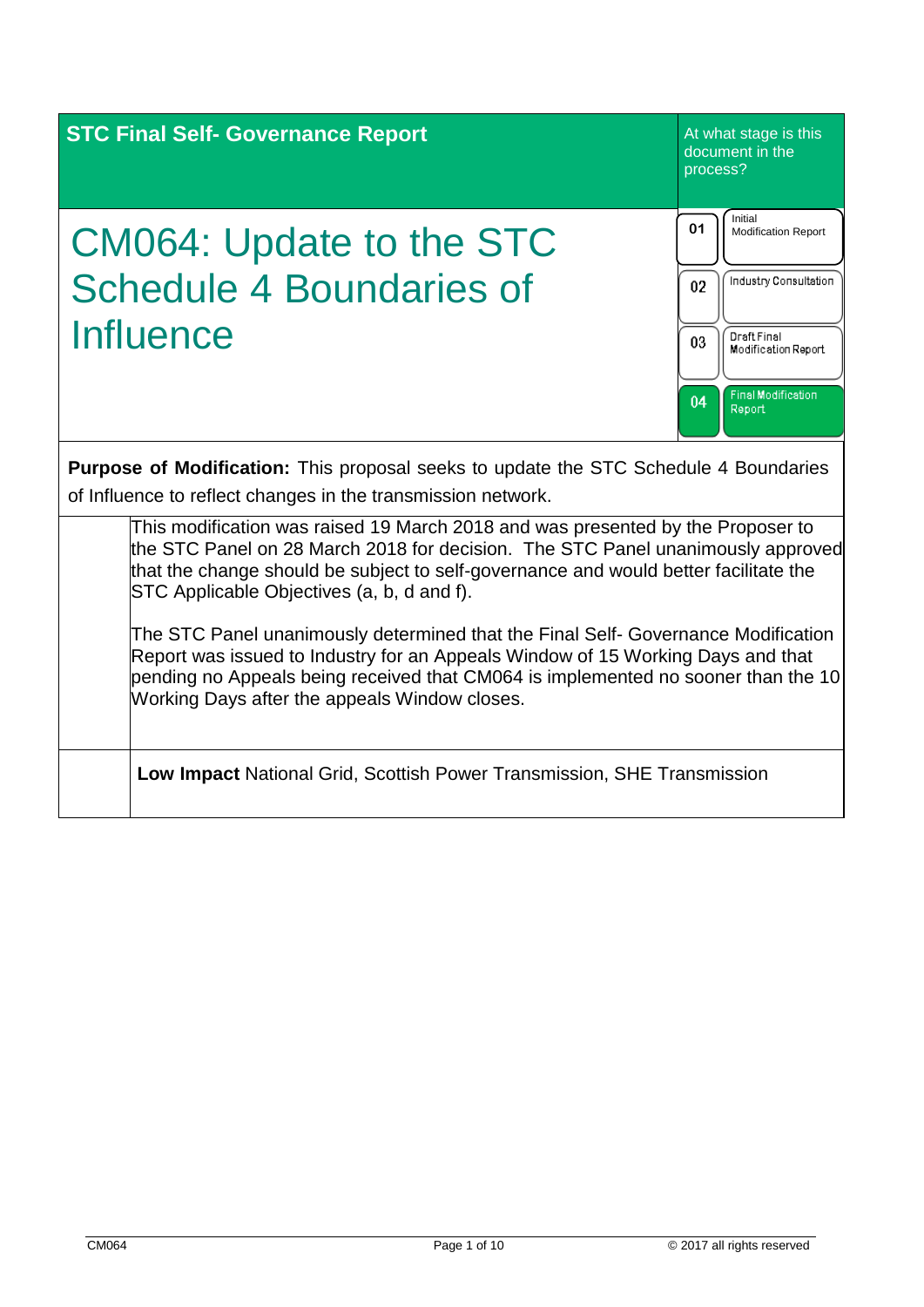|                | Contents                                  |    | <b>Any questions?</b>                  |
|----------------|-------------------------------------------|----|----------------------------------------|
| 1              | <b>About this Document</b>                | 4  | Contact:<br><b>Code Administrator</b>  |
|                | 2 Summary                                 | 4  |                                        |
| 3              | <b>Responses to Industry Consultation</b> | 4  | Lurrentia. Walker<br>@nationalgrid.com |
| 4              | <b>Governance</b>                         | 6  |                                        |
| 5              | <b>Panel Determination</b>                | 6  | 07976 940 855                          |
|                | <b>6 Why change</b>                       | 7  |                                        |
| $\overline{7}$ | <b>Code Specific Matters</b>              |    | Proposer:<br>Richard.Proctor           |
| 8              | <b>Solution</b>                           |    |                                        |
| 9              | <b>Impacts &amp; Other Considerations</b> | 8  |                                        |
|                | <b>10 Relevant Objectives</b>             | 9  | Richard.proctor@natio                  |
|                | <b>11 Implementation</b>                  | 10 | nalgrid.com                            |
|                | <b>12 Legal Text</b>                      | 10 | 01926 655316                           |

# **Timetable**

| The Panel approved the following timetable:                                            |               |  |  |  |
|----------------------------------------------------------------------------------------|---------------|--|--|--|
| Modification Proposal issued to the STC Panel                                          | 20 March 2018 |  |  |  |
| Panel accept the CM064 Proposal and agree it satisfies<br>the Self-Governance Criteria | 28 March 2018 |  |  |  |
| <b>Issue Industry Consultation for 15 Workings Days</b>                                | 17 April 2018 |  |  |  |
| Industry Consultation closes                                                           | 9 May 2018    |  |  |  |
| Issue Draft Self Governance Report to industry and the<br>Authority for 5 Working Days | 14 May 2018   |  |  |  |
| Draft Self- Governance Report issued to the STC Panel                                  | 23 May 2018   |  |  |  |
| Panel Self- Governance vote                                                            | 30 May 2018   |  |  |  |
| Appeal Window commences for 15 Working Days                                            | 5 June 2018   |  |  |  |
| Appeal Window closes                                                                   | 26 June 2018  |  |  |  |
| Implementation (10 working days following appeal closure)                              | 11 July 2018  |  |  |  |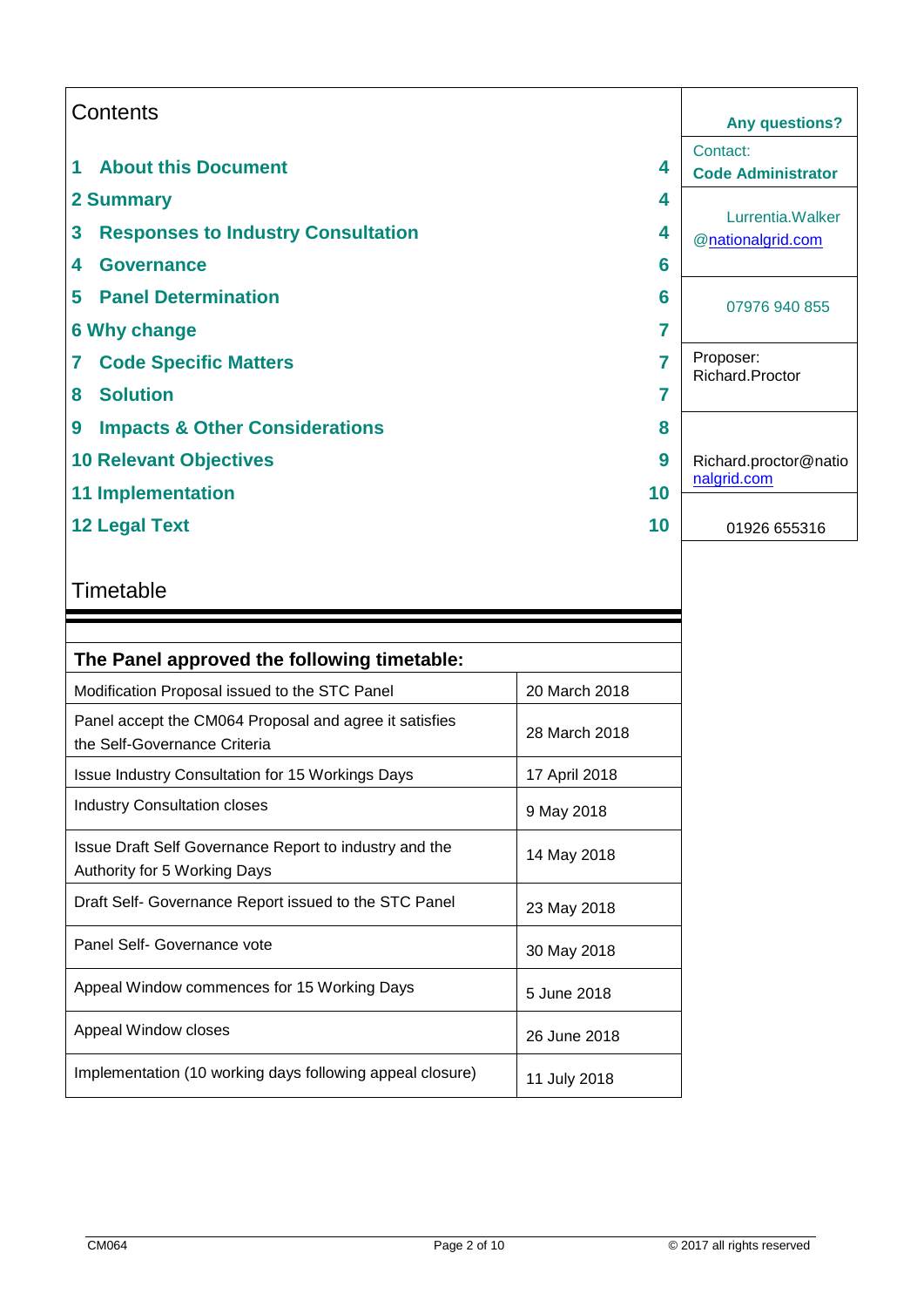## Proposer Details

| <b>Details of Proposer:</b><br>(Organisation Name)                                                                                                                                                                                                 | <b>Richard Proctor</b>                                                                                     |
|----------------------------------------------------------------------------------------------------------------------------------------------------------------------------------------------------------------------------------------------------|------------------------------------------------------------------------------------------------------------|
| Capacity in which the STC<br>Modification Proposal is being<br>proposed:<br>(i.e. STC Party, Party<br>Representative or person or<br>persons having a relevant<br>interest as may be designated in<br>writing for this purpose by the<br>Authority | <b>STC Party</b>                                                                                           |
| Details of Proposer's<br><b>Representative:</b><br>Name:<br>Organisation:<br><b>Telephone Number:</b><br><b>Email Address:</b>                                                                                                                     | <b>Richard Proctor National Grid</b><br>01926 655316<br>Richard.proctor@nationalgrid.co<br>$\underline{m}$ |
| <b>Details of Representative's</b><br>Alternate:<br>Name:<br>Organisation:<br>Telephone<br>Number: Email                                                                                                                                           | <b>Chen Cheng National Grid</b><br>07500 122605<br>Cheng.chen@nationalgrid.co<br>m                         |
| <b>Attachments (Yes/No):</b><br>If Yes, Title and No. of pages of each Attachment:                                                                                                                                                                 |                                                                                                            |

# Impact on Core Industry Documentation.

*Please mark the relevant boxes with an "x" and provide any supporting information*

| <b>BSC Grid</b> |  |  |  |
|-----------------|--|--|--|
| Code            |  |  |  |
| <b>CUSC</b>     |  |  |  |
| <b>Other</b>    |  |  |  |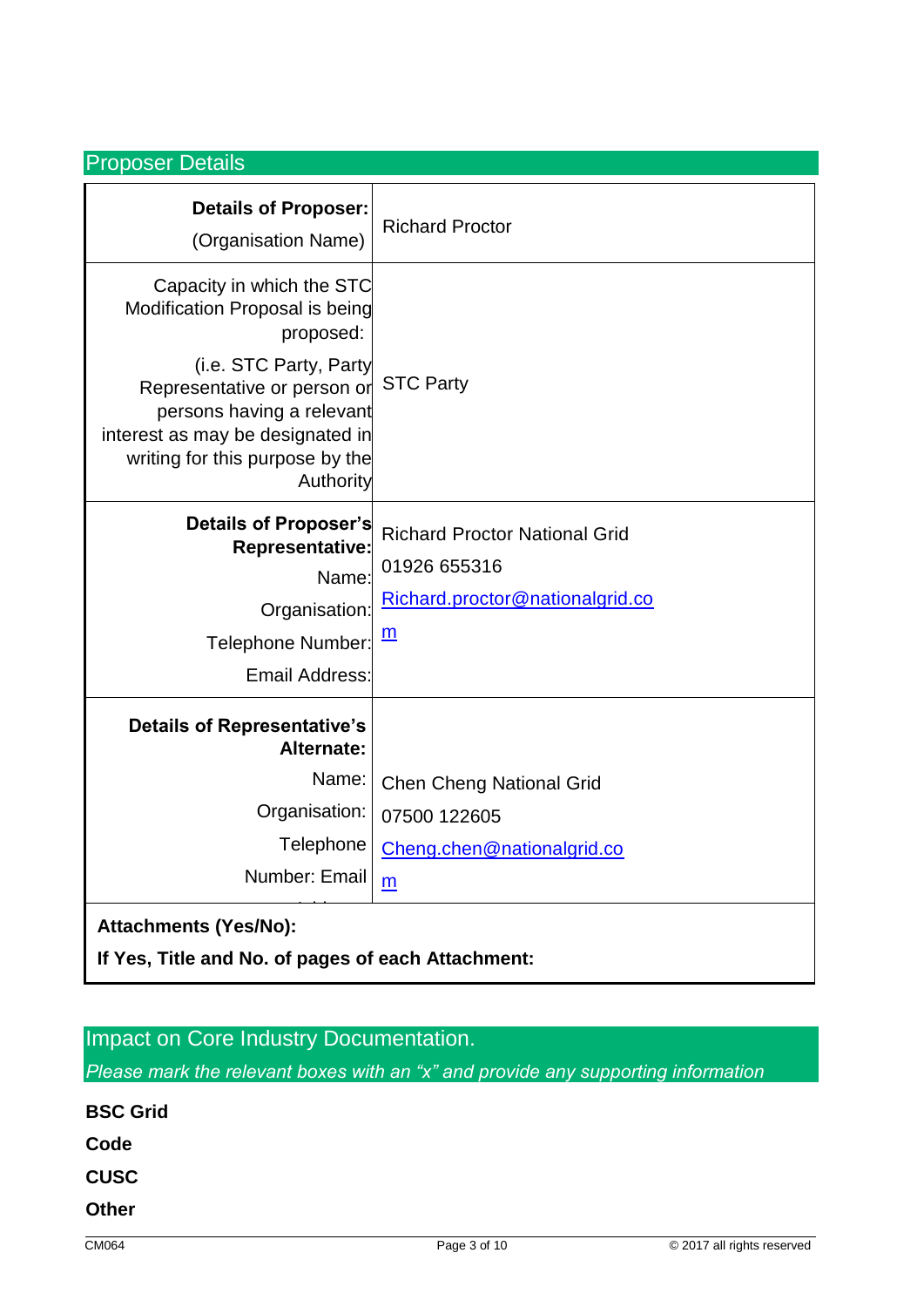## **1 About this Document**

This is the STC Final Self- Governance Modification Report which contains the rationale of the STC Panel in determining that CM064 should be implemented. Information on this Modification can be found via the following link: [https://www.nationalgrid.com/uk/electricity/codes/system-operator-transmission-owner](https://www.nationalgrid.com/uk/electricity/codes/system-operator-transmission-owner-code/modifications/cm064-update-stc)[code/modifications/cm064-update-stc](https://www.nationalgrid.com/uk/electricity/codes/system-operator-transmission-owner-code/modifications/cm064-update-stc)

# **2 Summary**

## **What**

STC Schedule 4 Boundary of Influence diagrams.

## **Why**

The Boundaries of Influence have not been updated since they were created many years ago. The network has changed since their original creation and they now need to be updated.

### **How**

Analysis has been conducted to review the existing Boundaries of Influence and create a new one for NGET which looks into the Scottish Power Transmission network. The analysis has been reviewed and the resultant new Boundary of Influence diagrams have been approved by the Joint Planning Committee as per the Joint Planning Committee (JPC) terms of reference.

### **3 Responses to Industry Consultation**

The Industry Consultation Report was issued on 17 April 2018 for 15 Working Days. One response was received from National Grid in support of the CM064 Modification Proposal. The full response is contained in table 1.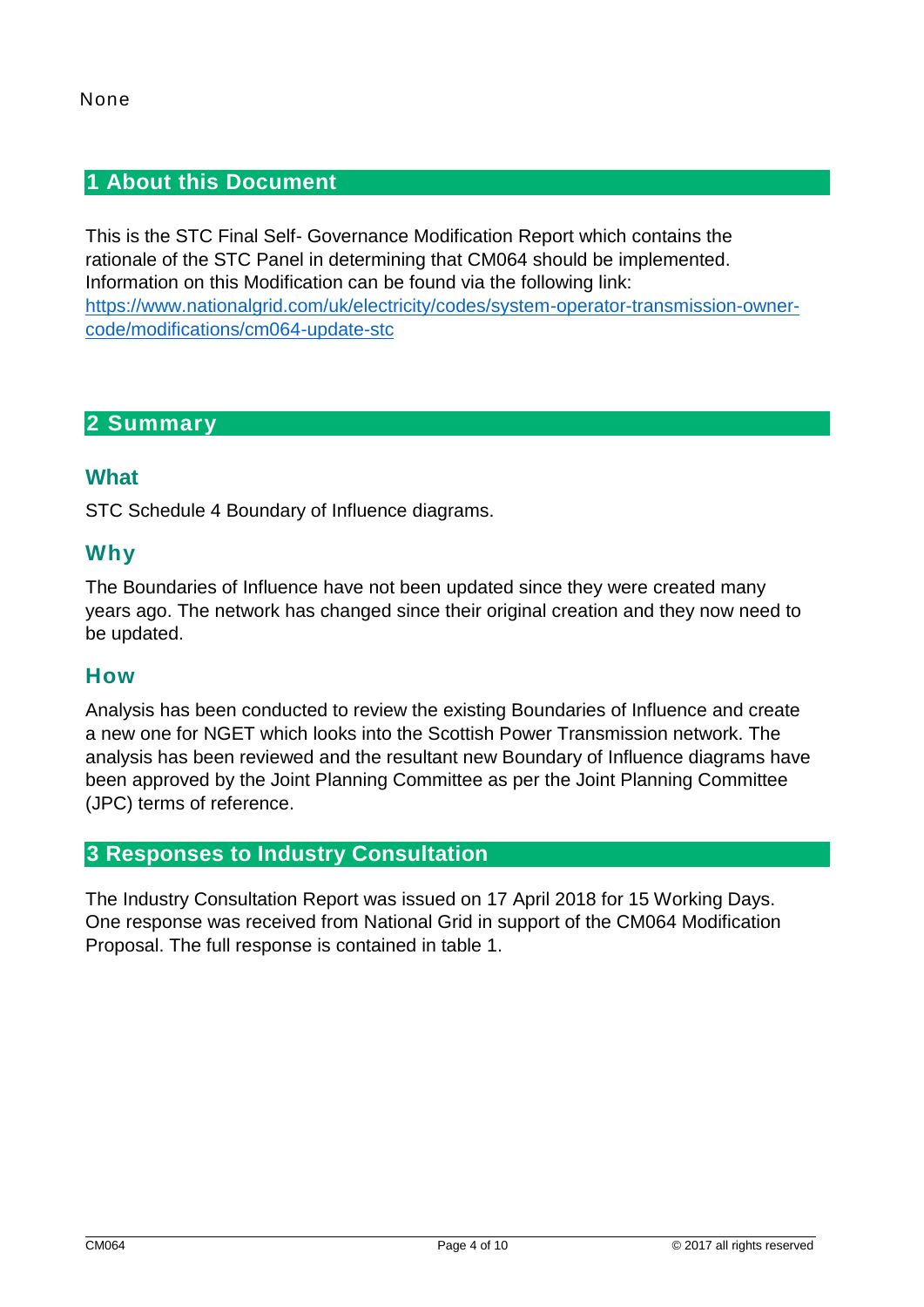| <b>Response from</b>                | Q1: Do you believe that<br><b>CM064 better facilitates</b><br>the Applicable STC<br>objectives? Please<br>include your reasoning.                                                                                                                                                                                                                                                                                                                                                                                                                                            | Q2: Do you support<br>the proposed<br>implementation<br>approach? | Q3: Do you<br>wish to<br>propose any<br>alternatives? | Q4: Do<br>you have<br>any<br>other<br>comment<br>s <sub>2</sub> |
|-------------------------------------|------------------------------------------------------------------------------------------------------------------------------------------------------------------------------------------------------------------------------------------------------------------------------------------------------------------------------------------------------------------------------------------------------------------------------------------------------------------------------------------------------------------------------------------------------------------------------|-------------------------------------------------------------------|-------------------------------------------------------|-----------------------------------------------------------------|
| Rob Wilson,<br><b>National Grid</b> | Yes. In updating the<br>boundaries of influence to<br>reflect the actual network<br>configuration including<br>those network changes<br>that have been made<br>since the previous drafting<br>this will facilitate better<br>planning of work on the<br>system and sharing of<br>information between TOs<br>and the SO and so will<br>help to fulfil objectives (a)<br>and (b) in particular. It is<br>unlikely that these<br>changes, which have<br>already been discussed in<br>the Joint Planning<br>Committee (JPC), will<br>directly impact any users<br>of the system. | Yes. These changes<br>are essentially<br>housekeeping.            | <b>No</b>                                             | <b>No</b>                                                       |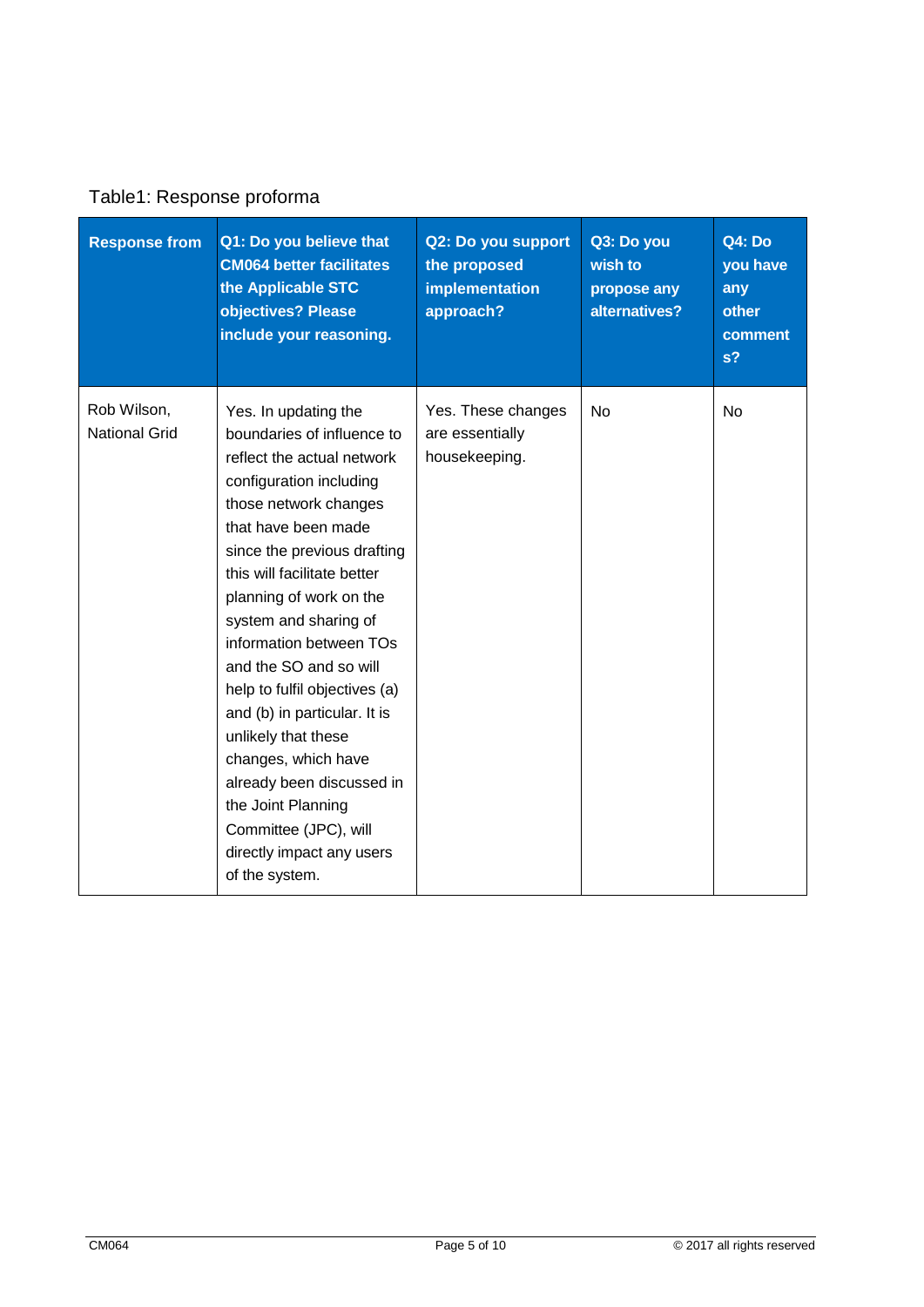## **4 Governance**

#### Panel View on Self-Governance:

The STC Panel at its March 2018 meeting agreed that CM064 met the Self-Governance Criteria and should proceed to Industry Consultation for 15 Working Days. The views of the STC Panel were as follows:

#### **National Grid**

National Grid is supportive of Modification Proposal CM064.

#### **Offshore Transmission Owners (OFTOs)**

The OFTOs are supportive of Modification CM064.

#### **Scottish Hydro Electric Transmission plc.(SHET)**

SHET is supportive of Modification Proposal CM064.

#### **SP Transmission Limited (SPT)**

SPT is supportive of Modification Proposal CM064.

#### **Self-Governance Criteria**

The modification is unlikely to discriminate between different classes of STC Parties and is unlikely to have a material effect on:

- i) Existing or future electricity customers;
- ii) Competition in the generation, distribution, or supply of electricity or any commercial activities connected with the generation, distribution or supply of electricity,
- iii) The operation of the National Electricity Transmission System
- iv) Matters relating to sustainable development, safety or security of supply, or the management of market or network emergencies
- v) The STC's governance procedures or the STC's modification procedures.

It is the view of the Proposer that this modification should be subject to selfgovernance.

#### **5 Panel Determination**

The STC Panel at its May 2018 meeting unanimously determined that CM064 met the Self-Governance criteria and would better facilitate STC Applicable Objectives (a,b,d and f).

The STC Panel determined that the Final Self-Governance Modification Report was issued to Industry for an appeals window of 15 working days and that pending no appeals being received that CM064 is implemented no sooner that 10 working days after the appeals window closes.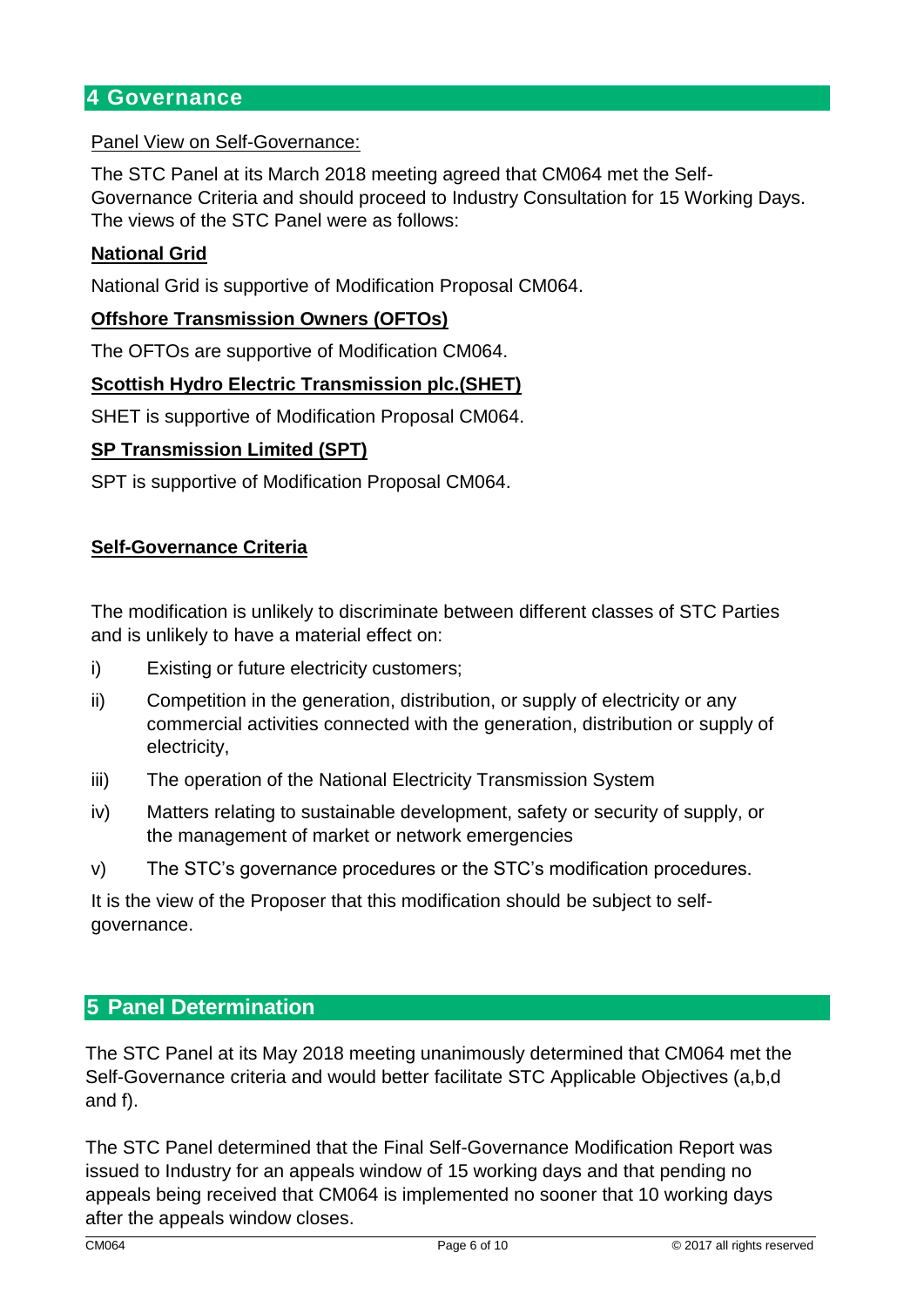The proposed implementation date is 11 July 2018.

## **6 Why change**

Since the Boundaries of Influence where last updated in 2009 there have been a number of network changes so current Boundary of Influence diagrams do not accurately represent the current transmission network. In order to clearly define Boundary of Influence the diagrams need to be updated.

Changes to the transmission network since the Boundary of Influence diagrams were last updated include:

- $\Box$  Beauly Denny upgrade
- □ Crossaig- Hunterston new cables
- □ New QBs at Penwortham

A new Boundary of Influence has also been created for SPT as seen by NGET to allow NGET to be informed of developments in SPT network that may affect it.

## **7 Code Specific Matters**

Not applicable for this modification.

### **8 Solution**

It is proposed that the Boundary of Influence diagrams in STC schedule 4 are replaced with the following.

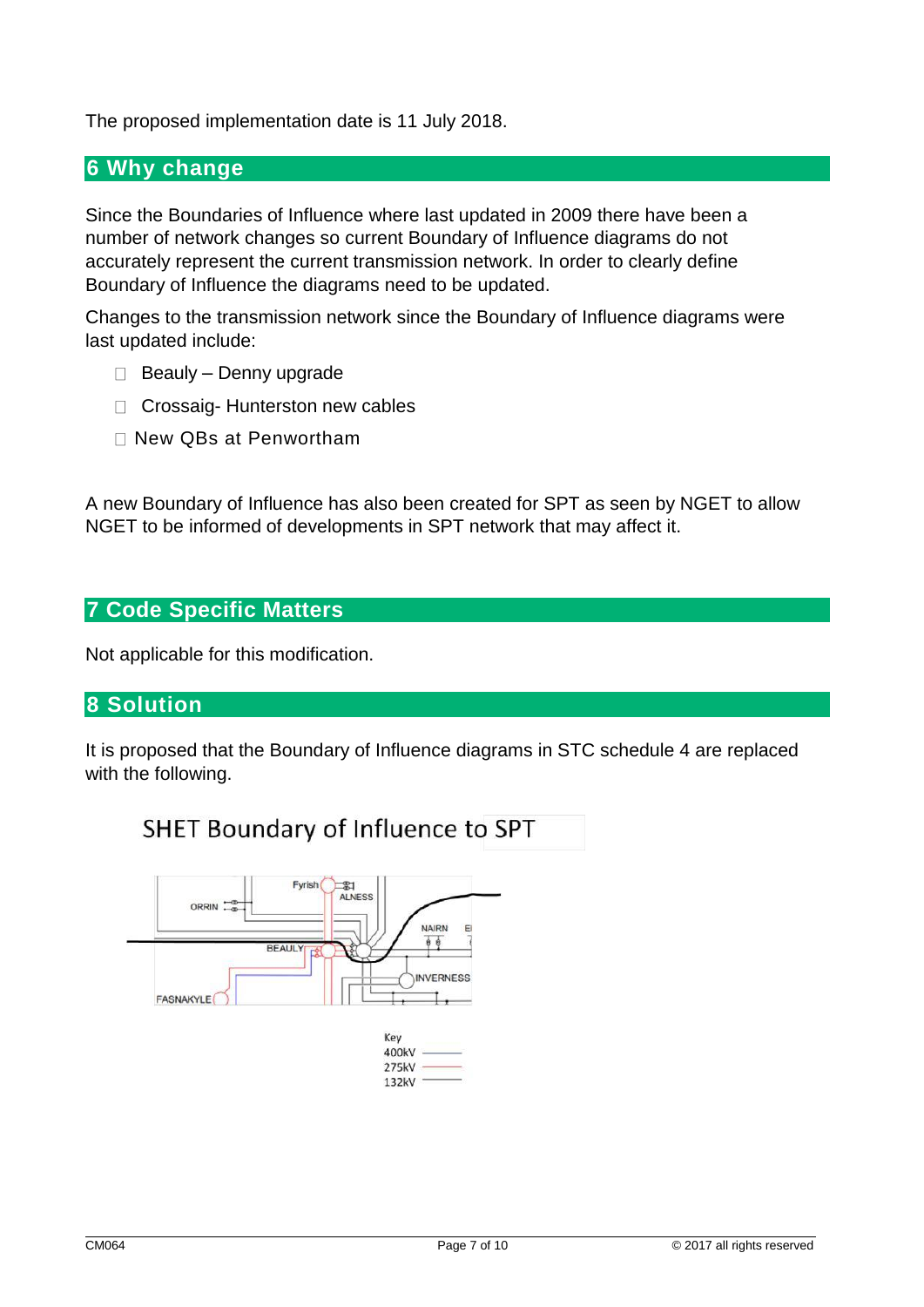# SPT Boundary of Influence to SHET



# SPT Boundary of Influence to NGET



| rey   |  |
|-------|--|
| 400kV |  |
| 275kV |  |
| 132kV |  |

# NGET Boundary of Influence to SPT



## **9 Impacts & Other Considerations**

**The proposer considers that this modification will have no consumer or environmental impact.**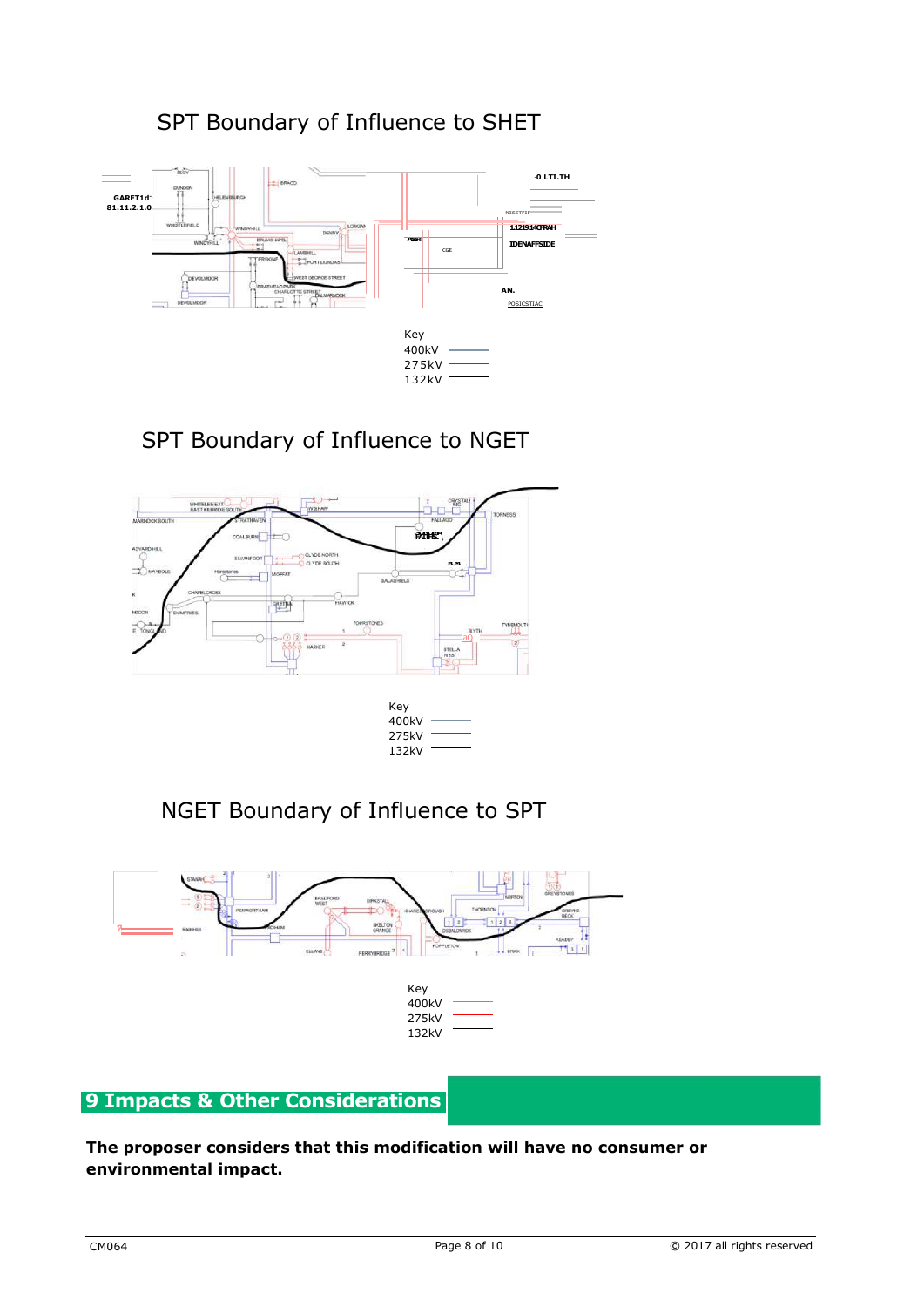# **Does this modification impact a Significant Code Review (SCR) or other significant industry change projects, if so, how?**

The proposer considers that this modification will not impact a Significant Code Review or industry change.

# **Consumer Impacts**

None

# **10 Relevant Objectives**

| <b>Relevant Objective</b>                                                                                                                                                                             | <b>Identified impact</b>                                                                     |
|-------------------------------------------------------------------------------------------------------------------------------------------------------------------------------------------------------|----------------------------------------------------------------------------------------------|
| (a) efficient discharge of the obligations imposed upon<br>transmission licensees by transmission licences and the Act                                                                                | Positive as supports<br>sharing or relevant<br>information that may<br>impact TO networks.   |
| (b) development, maintenance and operation of an efficient,<br>economical and coordinated system of electricity<br>transmission                                                                       | Positive as<br>supports sharing or<br>relevant information<br>that may impact TO<br>networks |
| (c) facilitating effective competition in the generation and<br>supply of electricity, and (so far as consistent therewith)<br>facilitating such competition in the distribution of electricity       | None                                                                                         |
| (d) protection of the security and quality of supply and safe<br>operation of the national electricity transmission system<br>insofar as it relates to interactions between transmission<br>licensees | Positive as<br>supports sharing or<br>relevant information<br>that may impact TO<br>networks |
| (e) promotion of good industry practice and efficiency in the<br>implementation and administration of the arrangements<br>described in the STC.                                                       | None                                                                                         |
| (f) facilitation of access to the national electricity transmission<br>system for generation not yet connected to the national<br>electricity transmission system or distribution system;             | Positive as<br>supports sharing or<br>relevant information<br>that may impact TO<br>networks |
| (g) compliance with the Electricity Regulation and any relevant<br>legally binding decision of the European Commission and/or                                                                         | None                                                                                         |